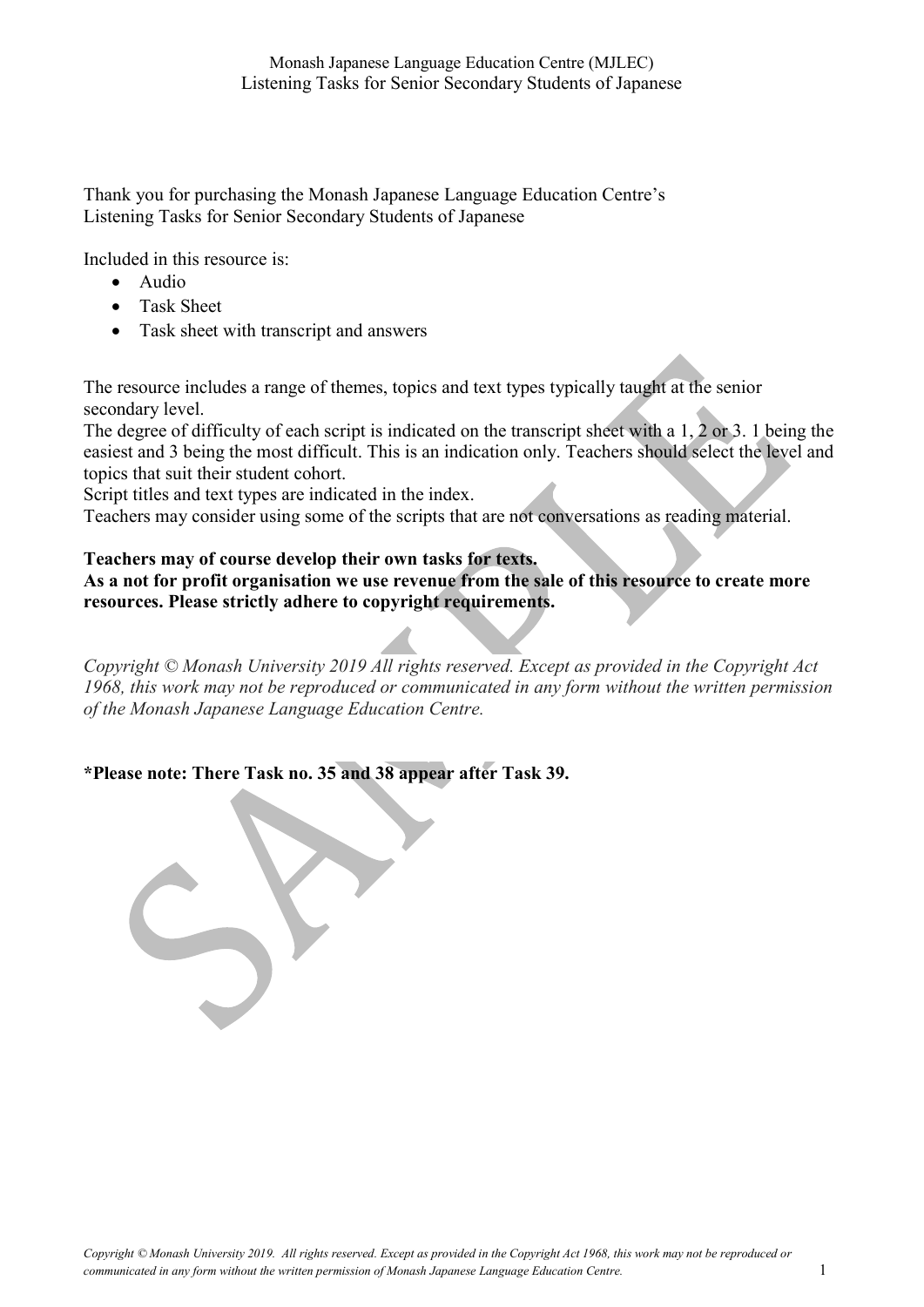## **Contents**

# [The individual]

# Personal identity and lifestyles

### Level 1

|                | Visiting Melbourne          |            |
|----------------|-----------------------------|------------|
| Task 2         |                             | $\cdot$ .8 |
|                | Summer holidays             |            |
|                | うんてんめんきょ                    |            |
|                | Learning to drive           |            |
| <b>Level 2</b> |                             |            |
|                | Task 4 インタビュー: レジャー (よかの活動) | 10         |
|                | Weekend activities          |            |
|                | Task 5 会話:けんこう              |            |
|                | Keeping healthy             |            |
|                | <b>Relationship</b>         |            |
| <b>Level 1</b> |                             |            |
|                | こうれい<br>Task 6 会話: 高齢社会.    |            |
|                | Ageing society              |            |
| Task 7         |                             |            |
|                | Multi background Japanese   |            |
| Level 2        |                             |            |
| Task 8         |                             |            |
|                | Festivals                   |            |
|                |                             |            |
|                | Pets                        |            |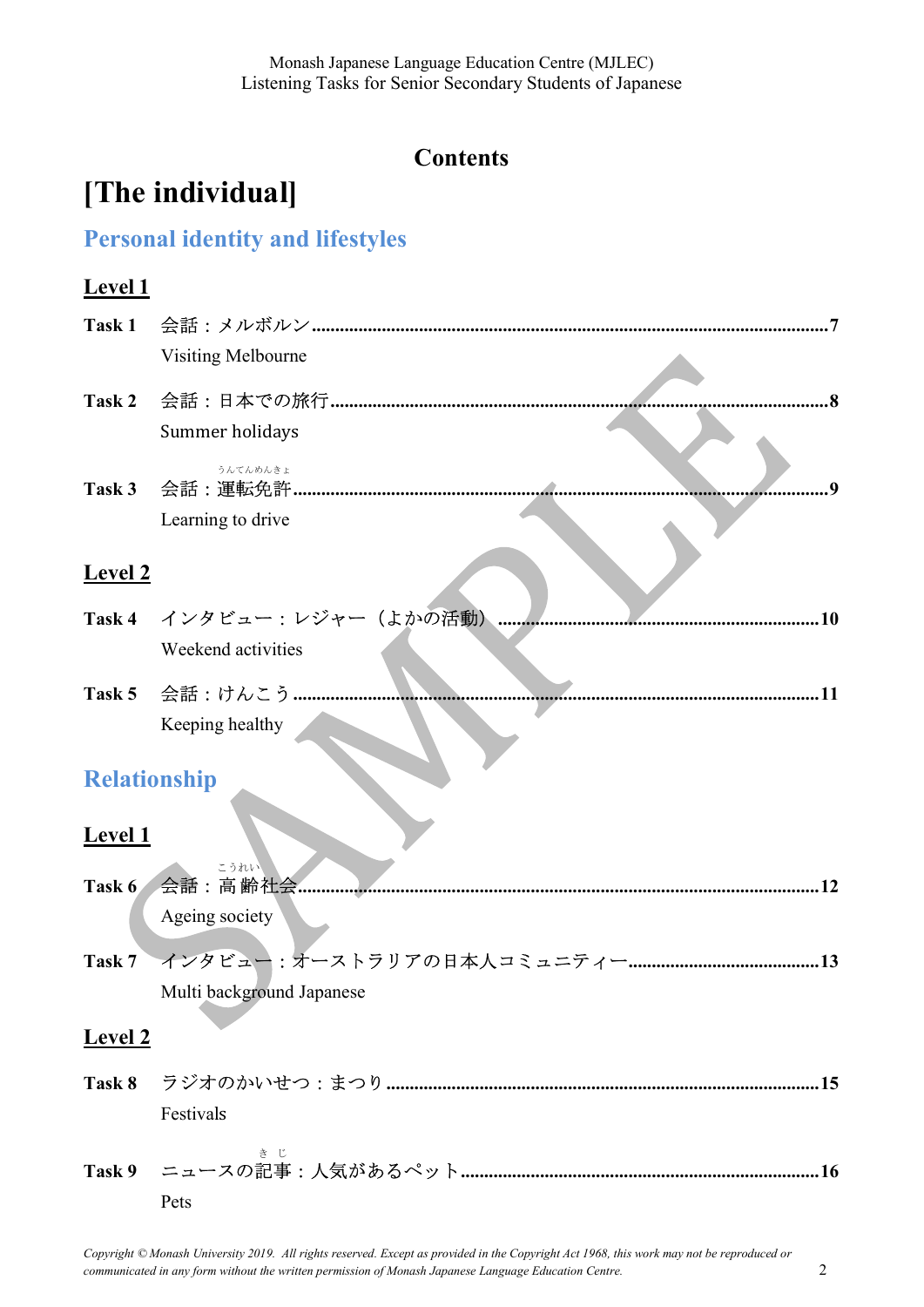# Level 3

|                    | Multi background Japanese                          |
|--------------------|----------------------------------------------------|
|                    | こくさいけっこん<br>Bicultural marriage                    |
|                    | <b>Aspiration education and careers</b>            |
| <b>Level 2</b>     |                                                    |
|                    | きゅうしょく<br>19<br>School lunch                       |
| <b>Level 3</b>     |                                                    |
|                    | Task 13 アナウンスメント:「ブラックバイト」<br>20<br>Part-time jobs |
|                    | Task 14 先生の話: ジェンダーギャップ.<br>Gender gap             |
|                    | Task 15 インタビュー:ダイソー<br>Popular shop                |
|                    | [The Japanesese-speaking communities]              |
|                    | The Japanese-speaking communities                  |
| Level <sub>1</sub> |                                                    |
|                    | Club activities                                    |
| <b>Level 2</b>     |                                                    |
|                    | Tokyo Game Show                                    |
|                    | Festival-Halloween                                 |

Copyright © Monash University 2019. All rights reserved. Except as provided in the Copyright Act 1968, this work may not be reproduced or communicated in any form without the written permission of Monash Japanese Language Education Centre. 3 3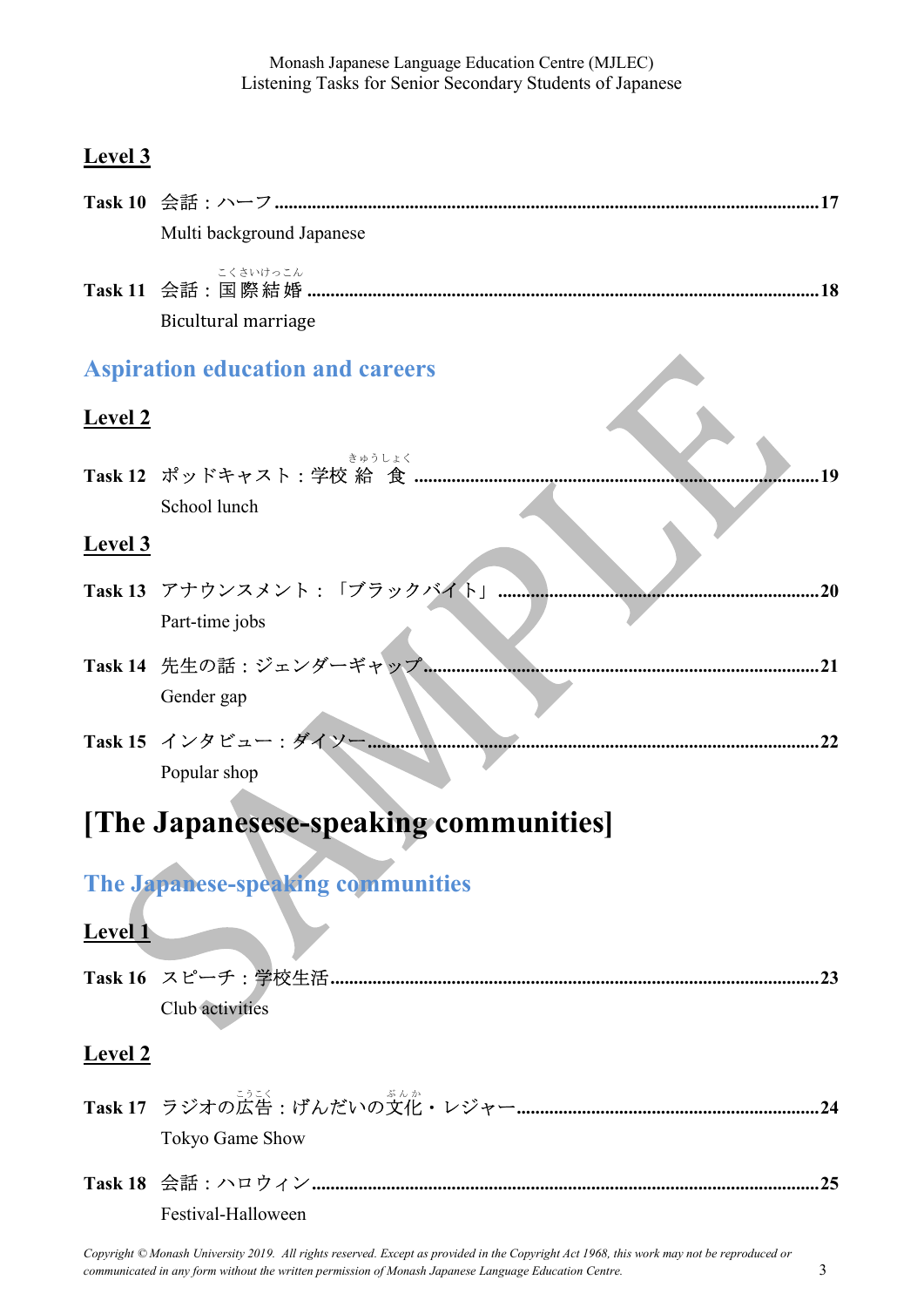|                | Rugby                                         |
|----------------|-----------------------------------------------|
|                | Tokyo Olympics                                |
|                | <b>Significant people</b>                     |
| <u>Level 1</u> |                                               |
|                | 28                                            |
|                | Artist<br>せんしゅ                                |
|                | 29<br>Japanese sports star                    |
| <b>Level 2</b> |                                               |
|                | Task 23 スピーチ:新しいてんのうへいか<br>30<br>New Emperor  |
| <b>Level 3</b> |                                               |
|                | Task 24 会話: つだうめ子について<br>Tsuda Umeko          |
|                | Living in a Japanese community/visiting Japan |
| <b>Level 1</b> |                                               |
|                | Plastic food sample                           |
|                | Convenience store                             |
|                | Convenience store                             |
|                | しょくどう<br>Granny café                          |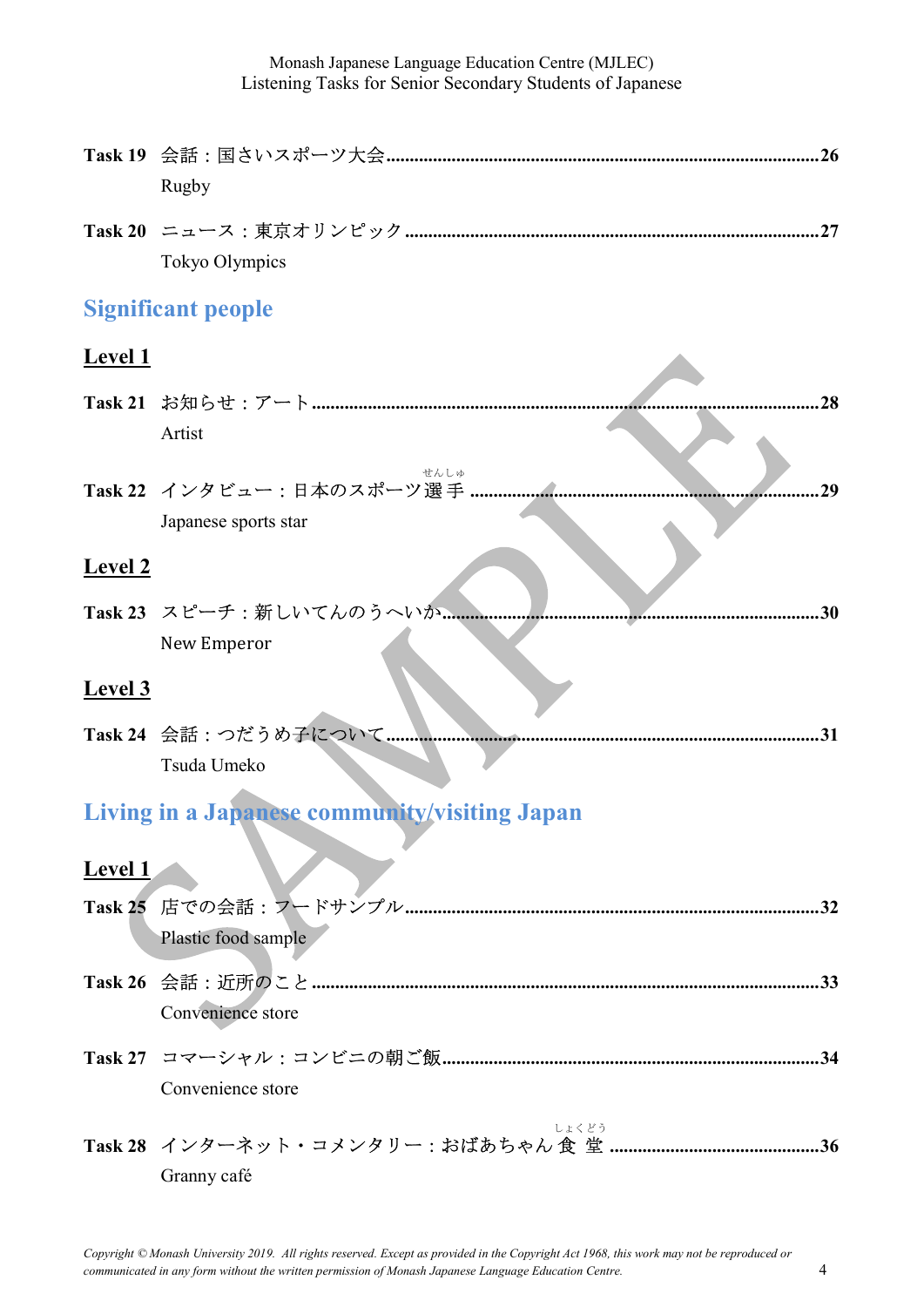| V)<br>H١ |
|----------|
|----------|

|                | Directions                                          |
|----------------|-----------------------------------------------------|
|                |                                                     |
|                | <b>Experience of living Japan</b>                   |
| <b>Level 3</b> |                                                     |
|                | 39                                                  |
|                | Buying omiyage                                      |
|                |                                                     |
|                | <b>The world around us</b>                          |
|                | <b>Global and contemporary society</b>              |
|                |                                                     |
| <b>Level 1</b> |                                                     |
|                | Task 32 会話: かんきょうもんだい<br>40                         |
|                | Recycling                                           |
| <b>Level 2</b> |                                                     |
|                | Task 33 会話: 電気自動車                                   |
|                | Electric car                                        |
|                |                                                     |
|                | Task 34 会話 : ひきこもり<br>42                            |
|                | Hikikomori                                          |
|                | <i>*Task 35 is below in Communication and media</i> |
| <b>Level 3</b> |                                                     |
|                | じたんかでん                                              |
|                | Task 36 ラジオ: 時短家電                                   |
|                | Time-saving home appliances                         |
|                |                                                     |
|                | Changes in family                                   |
|                | <i>*Task 38 is below in Communication and media</i> |
|                |                                                     |
|                | Change in reading habits                            |